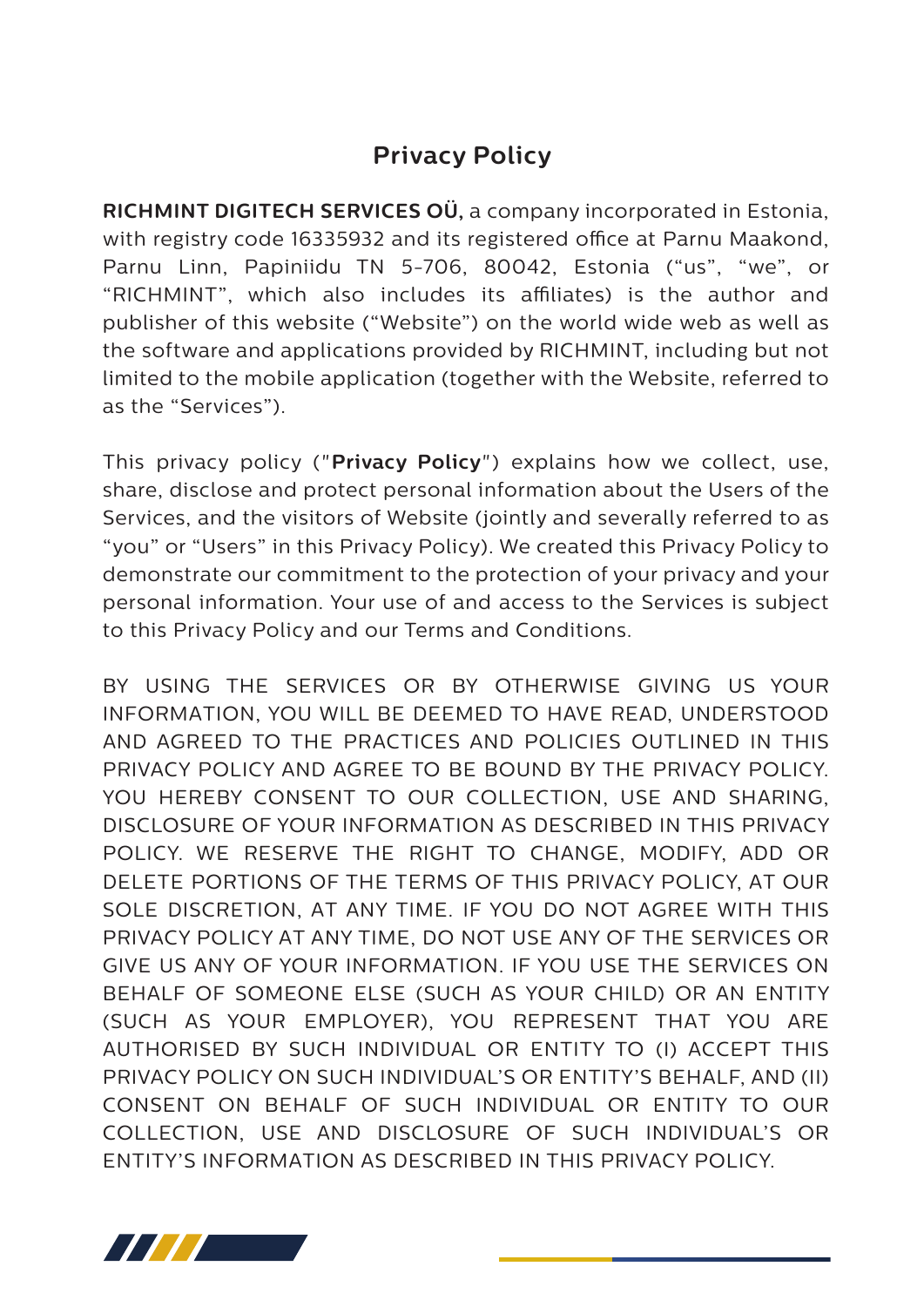

# **COLLECTION OF PERSONAL INFORMATION**

Generally some of the Services require us to know who you are so that we can best meet your needs. When you access the Services, or through any interaction with us via emails, telephone calls or other correspondence, we may ask you to voluntarily provide us with certain information that personally identifies you or could be used to personally identify you. You hereby consent to the collection of such information by RICHMINT. Without prejudice to the generality of the above, information collected by us from you may include (but is not limited to) the following:

- contact data (such as your email address and phone number); i.
- demographic data (such as your gender, your date of birth and your pin code); ii.
- data regarding your usage of the Services and history of the use of Services; iii.
- other information that you voluntarily choose to provide to us (such as information shared by you with us through emails, instant messaging or letters). iv.
- nancial information such as bank accounts, credit and debit card details or other payment instrument details; v.
- physical, physiological and mental health condition; and, vi.
- details as provided at the time of registration or thereafter. vii.

 RICHMINT will be free to use, collect and disclose information that is freely available in the public domain without your consent.

### **PRIVACY STATEMENTS.**

This section applies to all users.

Accordingly, a condition of each User's use of and access to the Services is their acceptance of the Terms and Conditions, which also involves acceptance of the terms of this Privacy Policy. Any User that does not agree with any provisions of the same has the option to discontinue the Services provided by RICHMINT immediately.

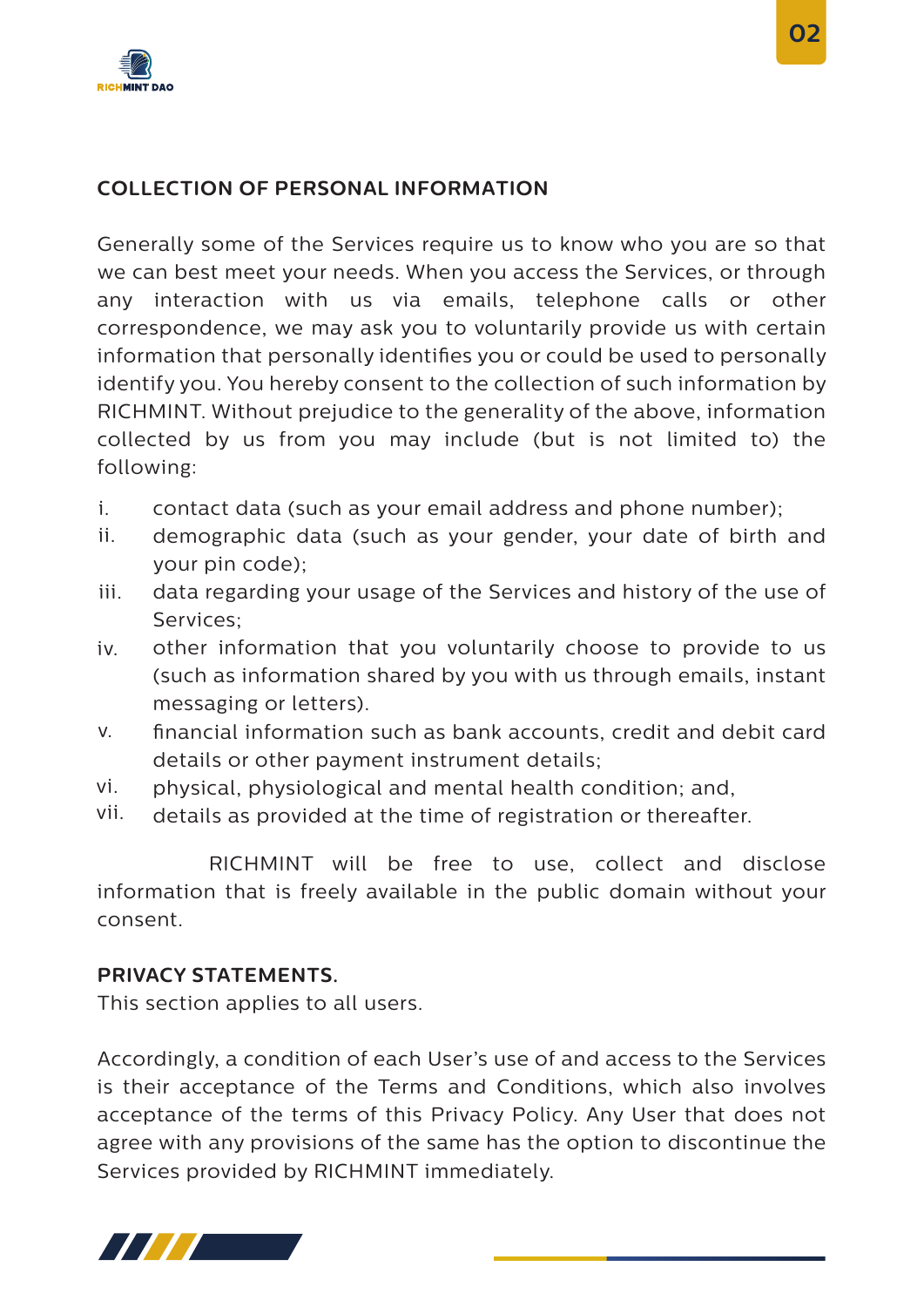

All the information provided to RICHMINT by a User is voluntary. You understand that RICHMINT may use certain information of yours (a) for the purpose of providing you the Services, (b) for commercial purposes and in an aggregated or non-personally identifiable form for research, statistical analysis and business intelligence purposes, (c) for sale or transfer of such research, statistical or intelligence data in an aggregated or non-personally identifiable form to third parties and affiliates (d) for communication purpose so as to provide You a better way of booking appointments and for obtaining feedback in relation to the Practitioners and their practice, (e) debugging customer support related issues.

RICHMINT also reserves the right to use information provided by or about the User for the following purposes:

- i. Contacting Users for offering new products or services.
- ii. Contacting Users for taking product and Service feedback.
- iii. Analyzing software usage patterns for improving product design and utility.
- iv. Analyzing anonymized practice information for commercial use.
- v. Disclosing such information in accordance with any instructions or guidelines provided by the User.

By affirming your assent to this Privacy Policy, you provide your consent to such use, collection and disclosure as required under applicable law.

 You are responsible for maintaining the accuracy of the information you submit to us, such as your contact information provided as part of account registration. If your personal information changes, you may correct, delete inaccuracies, or amend information by making the change on our member information page or by contacting us.

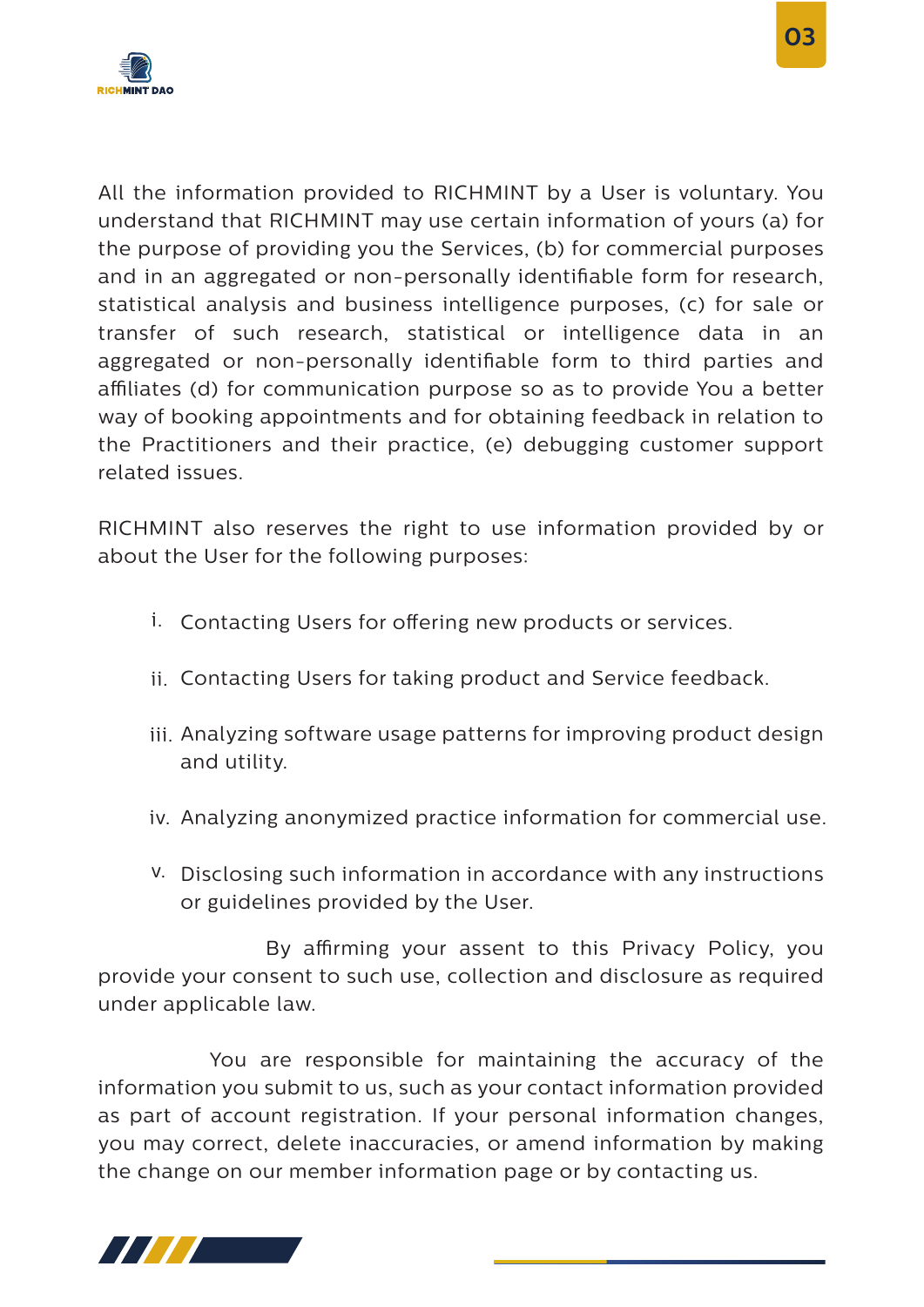

We will make good faith efforts to make requested changes in our then active databases as soon as reasonably practicable. If you provide any information that is untrue, inaccurate, out of date or incomplete (or becomes untrue, inaccurate, out of date or incomplete), or RICHMINT has reasonable grounds to suspect that the information provided by you is untrue, inaccurate, out of date or incomplete, RICHMINT may, at its sole discretion, discontinue the provision of the Services to you. There may be circumstances where RICHMINT will not correct, delete or update your personal data, including (a) where the personal data is opinion data that is kept solely for evaluative purpose; and (b) the personal data is in documents related to a prosecution if all proceedings relating to the prosecution have not been completed.

If you wish to cancel your account or request that we no longer use your information to provide you Services, contact us. We will retain your information for as long as your account with the Services is active and as needed to provide you the Services. We shall not retain such information for longer than is required for the purposes for which the information may lawfully be used or is otherwise required under any other law for the time being in force. After a period of time, your data may be anonymized and aggregated, and then may be held by us as long as necessary for us to provide our Services effectively, but our use of the anonymized data will be solely for analytic purposes. Please note that your withdrawal of consent, or cancellation of account may result in RICHMINT being unable to provide you with its Services or to terminate any existing relationship RICHMINT may have with you.

If you wish to opt-out of receiving non-essential communications such as promotional and marketing-related information regarding the Services, please send us an email.

 RICHMINT may require the User to pay with a credit card, wire transfer, debit card or cheque for Services for which amount(s) is/are payable. RICHMINT will collect such User's credit card number and/or other nancial nancial institution information such as bank account

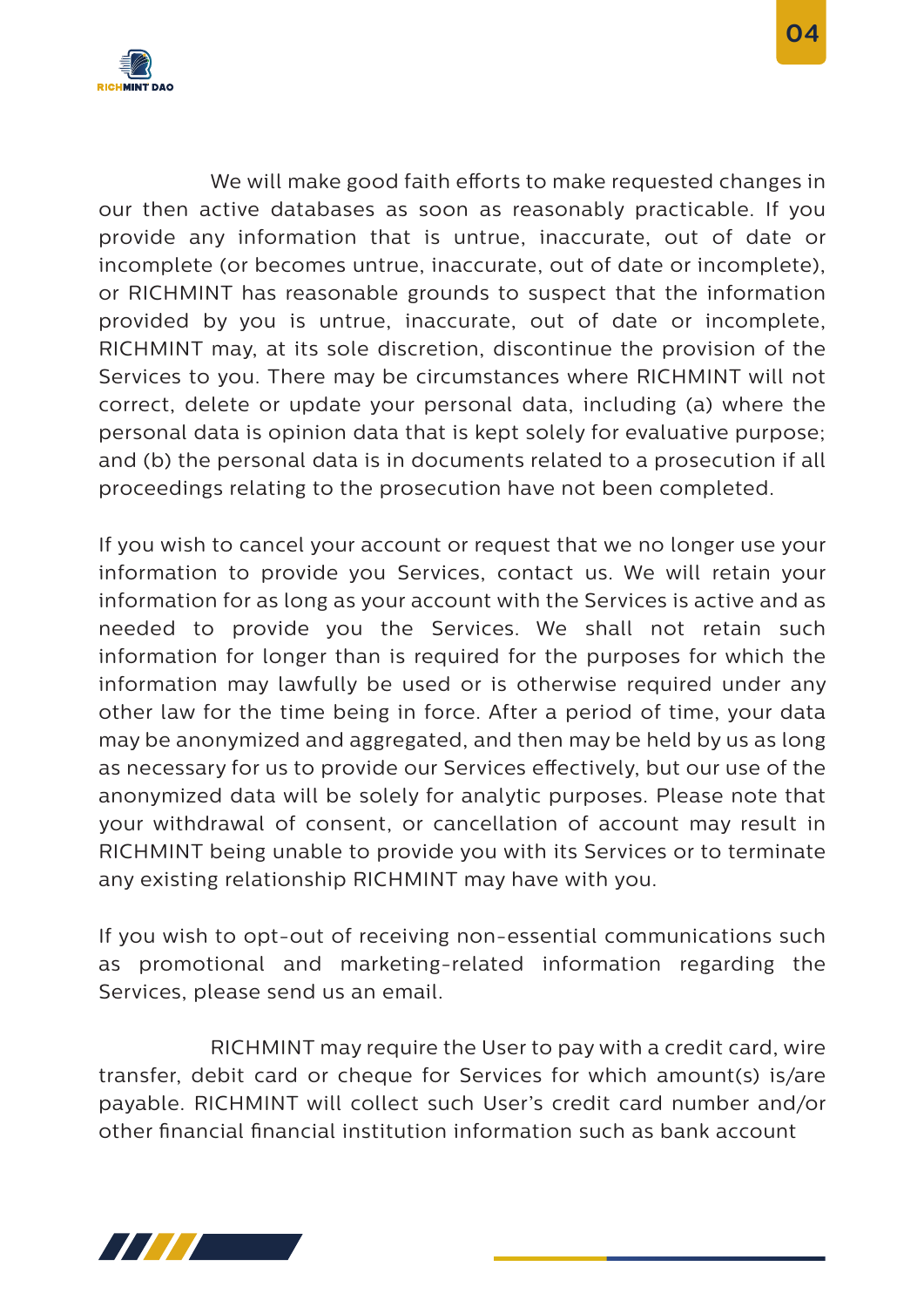

 numbers and will use that information for the billing and payment processes, including but not limited to the use and disclosure of such credit card number and information to third parties as necessary to complete such billing operation. Verification of credit information, however, is accomplished solely by the User through the authentication process. User's credit-card/debit card details are transacted upon secure sites of approved payment gateways which are digitally under encryption, thereby providing the highest possible degree of care as per current technology. However, RICHMINT provides you an option not to save your payment details. User is advised, however, that internet technology is not full proof safe and User should exercise discretion on using the same.

Due to the communications standards on the Internet, when a User or the End-User or anyone who visits the Website, RICHMINT automatically receives the URL of the site from which anyone visits. RICHMINT also receives the Internet Protocol (IP) address of each User's computer (or the proxy server a User used to access the World Wide Web), User's computer operating system and type of web browser the User is using, email patterns, as well as the name of User's ISP. This information is used to analyze overall trends to help RICHMINT improve its Service. The linkage between User's IP address and User's personally identifiable information is not shared with or disclosed to third parties. Notwithstanding the above, RICHMINT may share and/or disclose some of the aggregate findings (not the specific data) in anonymized form (i.e., non-personally identifiable) with advertisers, sponsors, investors, strategic partners, and others in order to help grow its business.

The Website uses temporary cookies to store certain information that is used by RICHMINT and its service providers for the technical administration of the Website, research and development, and for User administration. In the course of serving advertisements or optimizing services to its Users, RICHMINT may allow authorized third parties to place or recognize a unique cookie on the User's browser. The cookies however, do not store any personal information of the User.

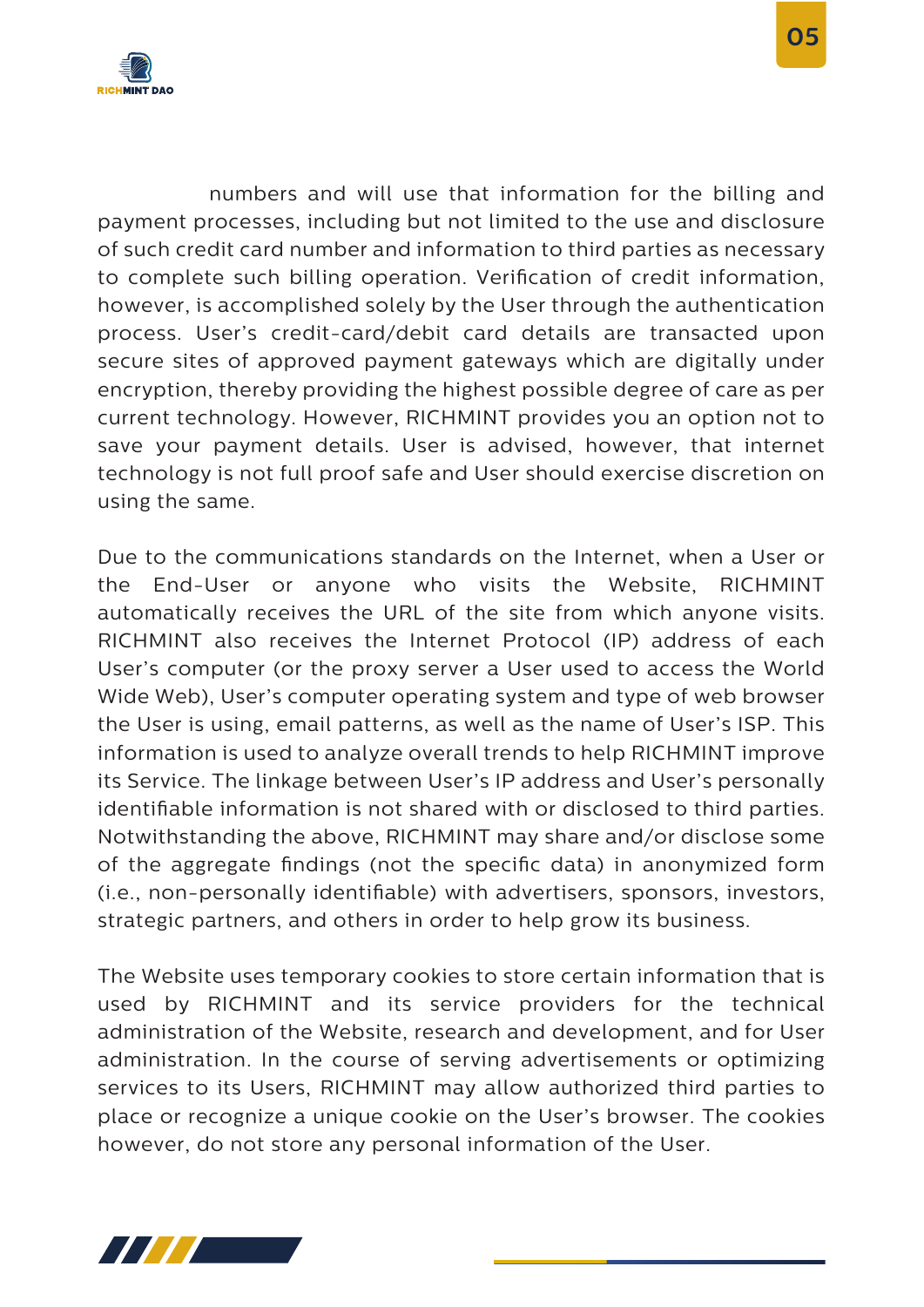

 You may adjust your internet browser to disable cookies. If cookies are disabled you may still use the Website, but the Website may be limited in the use of some of the features.

A User may have limited access to the Website without creating an account on the Website. In order to have access to all the features and benefits on our Website, a User must first create an account on our Website. To create an account, a User is required to provide the following information, which such User recognizes and expressly acknowledges is personal information allowing others, including RICHMINT, to identify the User: name, User ID, email address, state, ZIP/postal code, age, phone number, password chosen by the User and valid financial account information. Other information requested on the registration page, including the ability to receive promotional offers from RICHMINT, is optional. RICHMINT may, in future, include other optional requests for information from the User to help RICHMINT to customize the Website to deliver personalized information to the User.

This Privacy Policy applies to any and all Services that are owned and operated by RICHMINT. RICHMINT does not exercise control over the sites displayed as search results or links from within its Services. These other sites may place their own cookies or other files on the Users' computer, collect data or solicit personal information from the Users, for which RICHMINT is not responsible or liable. Accordingly, RICHMINT does not make any representations concerning the privacy practices or policies of such third parties or Terms and Conditions of such websites, nor does RICHMINT guarantee the accuracy, integrity, or quality of the information, data, text, software, sound, photographs, graphics, videos, messages or other materials available on such websites. The inclusion or exclusion does not imply any endorsement by RICHMINT of the website, the website's provider, or the information on the website. If you decide to visit a third party website linked to the Website, you do this entirely at your own risk. RICHMINT encourages the User to read the privacy policies of that website.

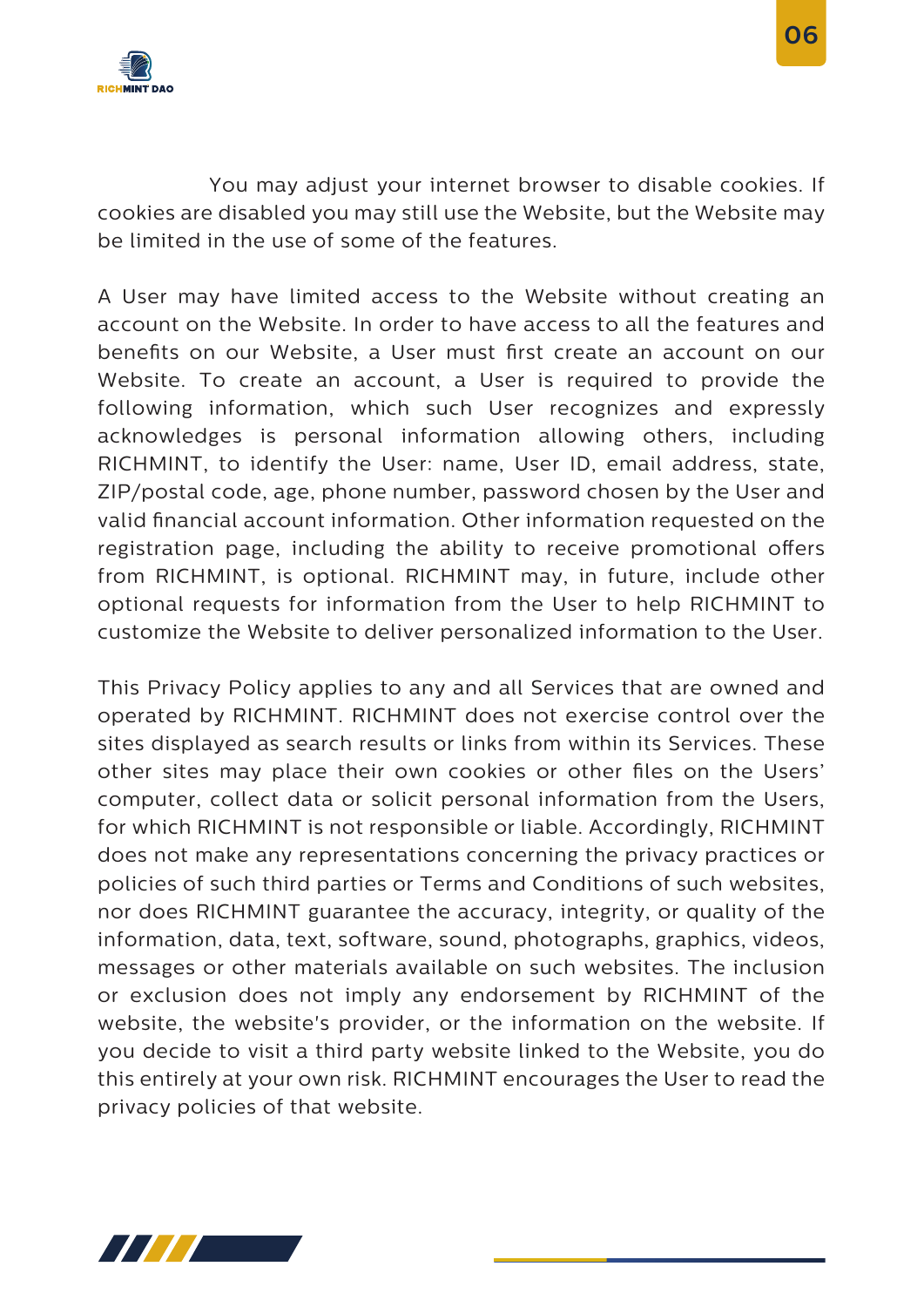

The Website may enable User to communicate with other Users or to post information to be accessed by others, whereupon other Users may collect such data. Such Users, including any moderators or administrators, are not authorized RICHMINT representatives or agents, and their opinions or statements do not necessarily reflect those of RICHMINT, and they are not authorized to bind RICHMINT to any contract. RICHMINT hereby expressly disclaims any liability for any reliance or misuse of such information that is made available by Users or visitors in such a manner.

RICHMINT has implemented best international market practices and security policies, rules and technical measures to protect the personal data that it has under its control from unauthorised access, improper use or disclosure, unauthorised modification and unlawful destruction or accidental loss. However, for any data loss or theft due to unauthorized access to the User's electronic devices through which the User avails the Services, RICHMINT shall not be held liable for any loss whatsoever incurred by the User.

RICHMINT implements reasonable security practices and procedures and has a comprehensive documented information security programme and information security policies that contain managerial, technical, operational and physical security control measures that are commensurate with respect to the information being collected and the nature of RICHMINT's business.

RICHMINT takes your right to privacy very seriously and other than as specifically stated in this Privacy Policy, will only disclose your personal information in the event it is required to do so by law, rule, regulation, law enforcement agency, governmental official, legal authority or similar requirements or when RICHMINT, in its sole discretion, deems it necessary in order to protect its rights or the rights of others, to prevent harm to persons or property, to fight fraud and credit risk, or to enforce or apply the Terms and Conditions.



 **07**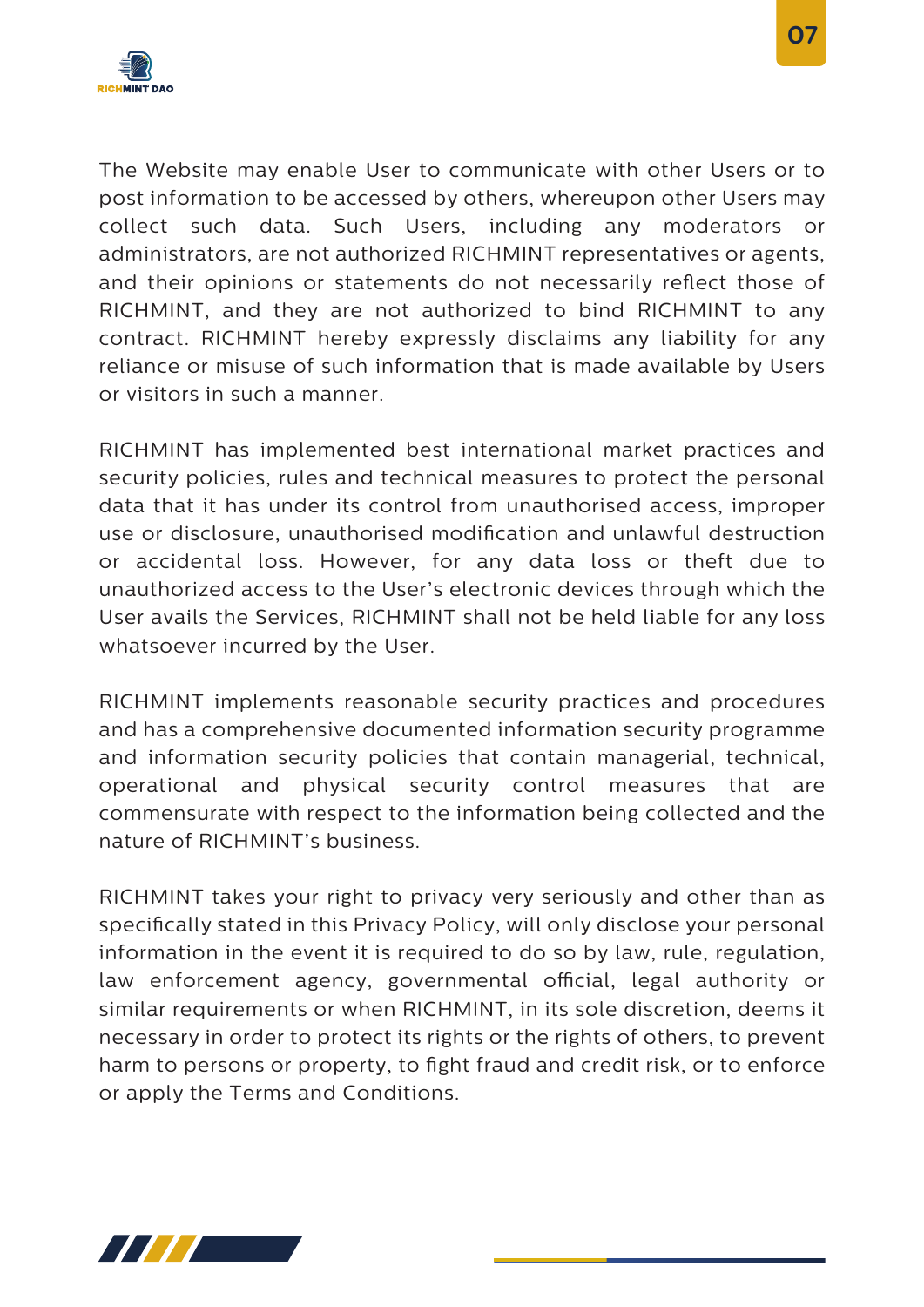

Your personal information is maintained by RICHMINT in electronic form on its equipment, and on the equipment of its employees. Such information may also be converted to physical form from time to time. RICHMINT takes all necessary precautions to protect your personal information both online and off-line, and implements reasonable security practices and measures including certain managerial, technical, operational and physical security control measures that are commensurate with respect to the information being collected and the nature of RICHMINT's business.

No administrator at RICHMINT will have knowledge of your password. It is important for you to protect against unauthorized access to your password, your computer and your mobile phone. Be sure to log o from the Website when finished. RICHMINT does not undertake any liability for any unauthorised use of your account and password. If you suspect any unauthorized use of your account, you must immediately notify RICHMINT by sending an email. You shall be liable to indemnify RICHMINT due to any loss suffered by it due to such unauthorized use of your account and password.

RICHMINT makes all User information accessible to its employees, agents or partners and third parties only on a need-to-know basis, and binds only its employees to strict confidentiality obligations.

RICHMINT is not responsible for the confidentiality, security or distribution of your personal information by our partners and third parties outside the scope of our agreement with such partners and third parties. Further, RICHMINT shall not be responsible for any breach of security or for any actions of any third parties or events that are beyond the reasonable control of RICHMINT including but not limited to, acts of government, computer hacking, unauthorised access to computer data and storage device, computer crashes, breach of security and encryption, poor quality of Internet service or telephone service of the User etc.

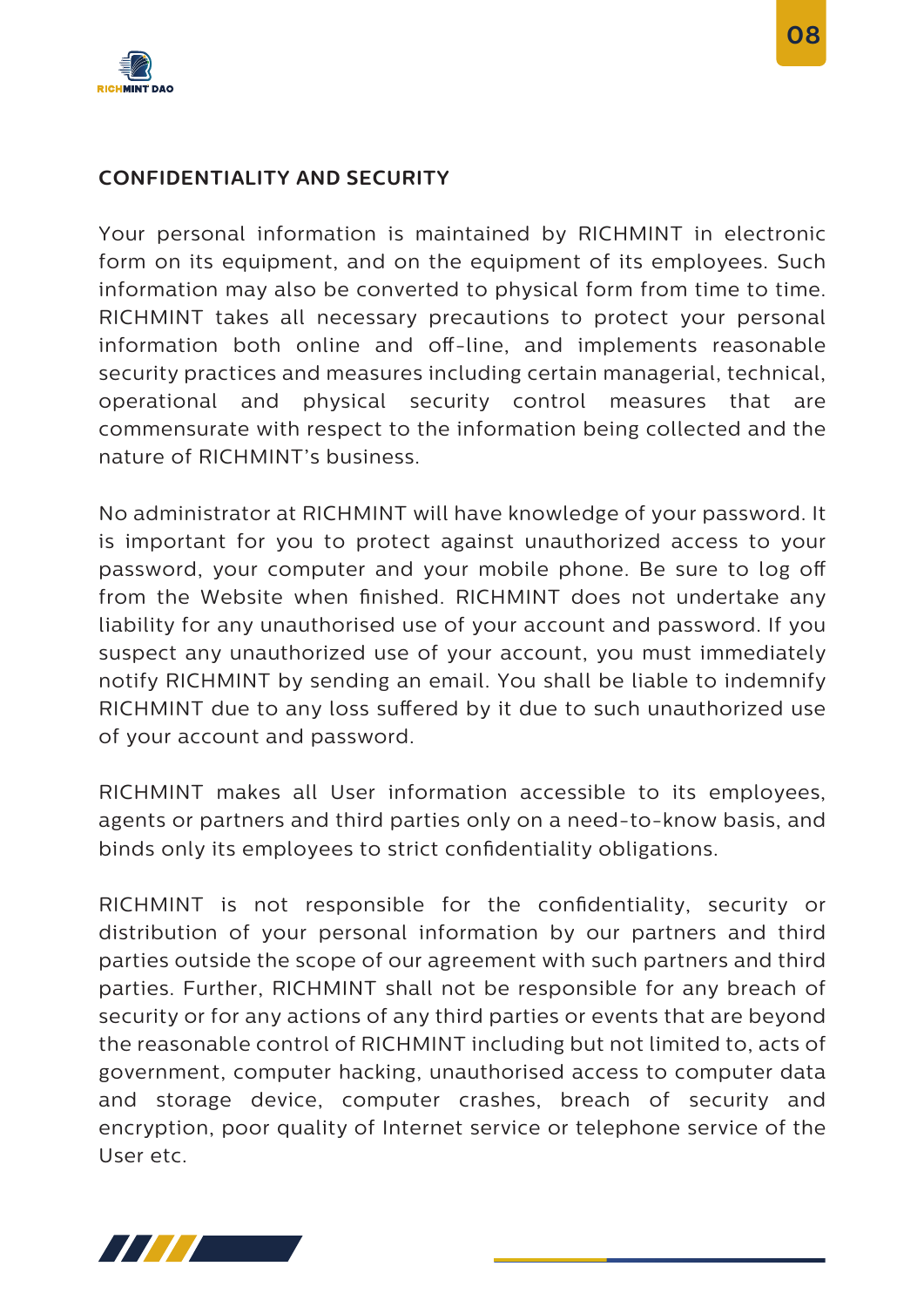

RICHMINT may update this Privacy Policy at any time, with or without advance notice. In the event there are significant changes in the way RICHMINT treats User's personally identifiable information, or in the Privacy Policy itself, RICHMINT will display a notice on the Website or send Users an email, as provided for above, so that you may review the changed terms prior to continuing to use the Services. As always, if you object to any of the changes to our terms, and you no longer wish to use the Services, you may contact us to deactivate your account. Unless stated otherwise, RICHMINT's current Privacy Policy applies to all information that RICHMINT has about you and your account.

If a User uses the Services or accesses the Website after a notice of changes has been sent to such User or published on the Website, such User hereby provides his/her/its consent to the changed terms.

# **CHILDREN'S AND MINOR'S PRIVACY**

RICHMINT strongly encourages parents and guardians to supervise the online activities of their minor children and consider using parental control tools available from online services and software manufacturers to help provide a child-friendly online environment. These tools also can prevent minors from disclosing their name, address, and other personally identiable information online without parental permission. Although the RICHMINT Website and Services are not intended for use by minors, RICHMINT respects the privacy of minors who may inadvertently use the internet or the mobile application.

# **CONSENT TO THIS POLICY**

You acknowledge that this Privacy Policy is a part of the Terms and Conditions of the Website and the other Services, and you unconditionally agree that becoming a User of the Website and its Services signifies your (i) assent to this Privacy Policy, and (ii) consent to RICHMINT using, collecting, processing and/or disclosing